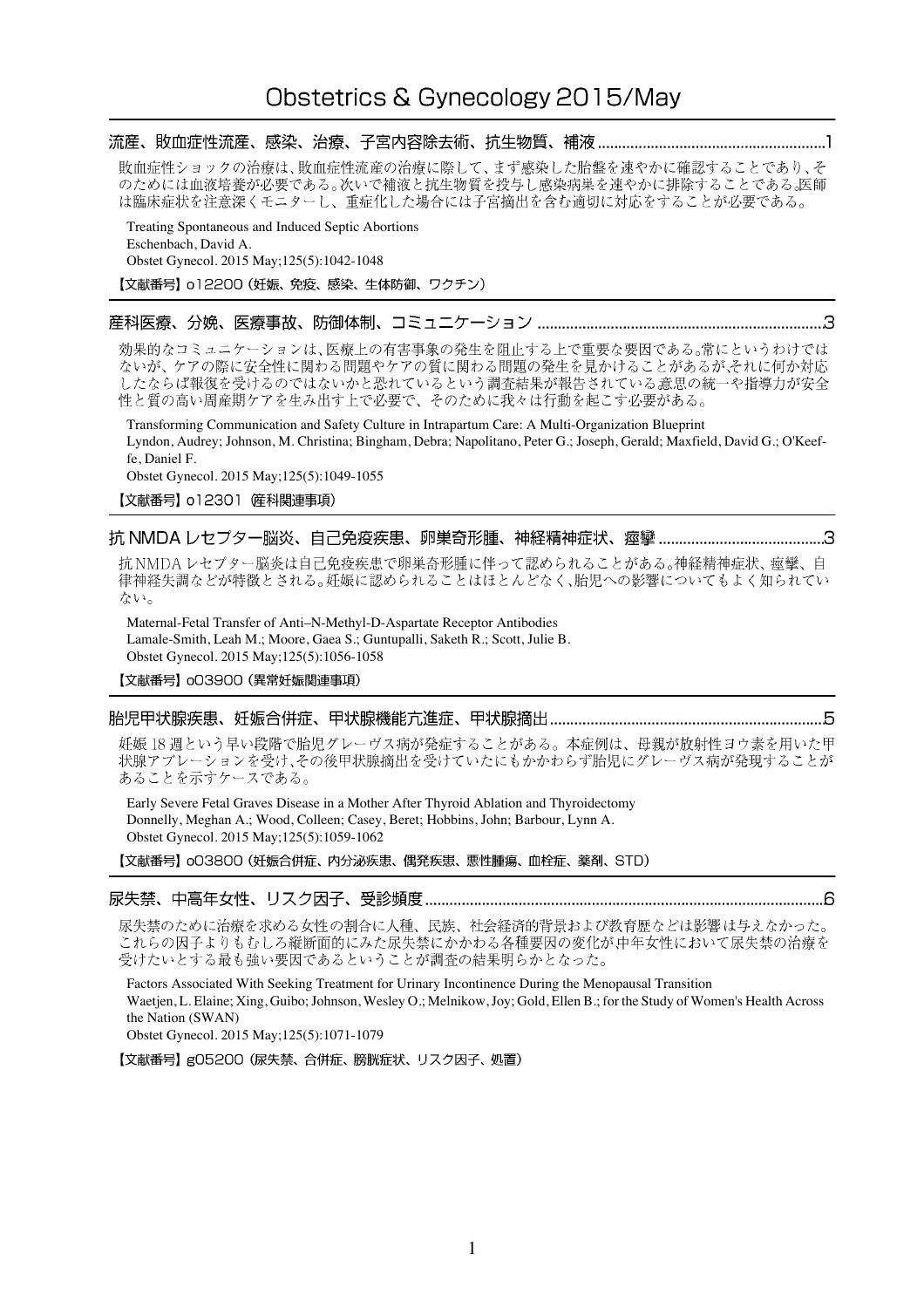分娩後10年を経た時点において肛門挙筋の断裂の頻度は、鉗子分娩を受けた女性においては吸引分娩を受けた女 性よりもほぼ3倍上昇するという結果が得られた。

Comparison of Levator Ani Muscle Avulsion Injury After Forceps-Assisted and Vacuum-Assisted Vaginal Childbirth Memon, Hafsa U.; Blomquist, Joan L.; Dietz, Hans P.; Pierce, Christopher B.; Weinstein, Milena M.; Handa, Victoria L. Obstet Gynecol. 2015 May;125(5):1080-1087

【文献番号】 o05500 (頚管裂傷、会陰裂傷、母体損傷、QOL)

分娩に伴って肛門括約筋の損傷をみた女性は産褥早期に創部合併症を認めるリスクは上昇することから分娩後直 ちに、また継続的に追跡調査をする必要がある。

Wound Complications After Obstetric Anal Sphincter Injuries Lewicky-Gaupp, Christina; Leader-Cramer, Alix; Johnson, Lisa L.; Kenton, Kimberly; Gossett, Dana R. Obstet Gynecol. 2015 May;125(5):1088-1093

【文献番号】 o05500 (頚管裂傷、会陰裂傷、母体損傷、QOL)

#### 

児の生存がおぼつかない早期の帝王切開例においては正期産における帝王切開例と比較しその後の妊娠で子宮破 裂を認めるリスクは上昇し、横切開に限ったとしてもリスクの上昇が認められた。このようなデータから考え、生 存がおぼつかない早い時期の帝王切開の実施は慎重に行い、その後のカウンセリングの際にも子宮破裂のリスクな どについて説明する必要がある。

Uterine Rupture Risk After Periviable Cesarean Delivery Lannon, Sophia M. R.; Guthrie, Katherine A.; Vanderhoeven, Jeroen P.; Gammill, Hilary S. Obstet Gynecol. 2015 May;125(5):1095-1100

【文献番号】 oO6400 (帝王切開、合併症、VBAC、試験分娩、リスク因子、子宮破裂、子宮摘出)

## 

levonorgestrel-IUD装着群においてはcopper-IUD装着群と比較しハイリスクHPV感染のクリアランスの割合が低 下したが、おそらくハイリスクのHPVに感染する割合も高まる可能性も考えられる。

Comparison of Human Papillomavirus Infection and Cervical Cytology in Women Using Copper-Containing and Levonorgestrel-Containing Intrauterine Devices

Lekovich, Jovana P.; Amrane, Selma; Pangasa, Misha; Pereira, Nigel; Frey, Melissa K.; Varrey, Aneesha; Holcomb, Kevin Obstet Gynecol. 2015 May;125(5):1101-1105

【文献番号】g02800 (細胞診、コルポスコープ、スクリーニング、パピローマウイルス、LEEP、円錐切除、生検)

睡眠時呼吸障害を伴った早発子癇前症の女性において持続陽圧呼吸法 (CPAP) は新たな治療法となる可能性があ る。

Treatment of Early-Onset Preeclampsia With Continuous Positive Airway Pressure Whitehead, Clare; Tong, Stephen; Wilson, Danielle; Howard, Mark; Walker, Susan P. Obstet Gynecol. 2015 May;125(5):1106-1109

【文献番号】 o02200 (妊娠中毒症、子癇前症、妊娠高血圧、妊娠高血圧性疾患、腎機能障害、胎盤剥離、子癇、リスク因子)

## 

一般には勧められることではないが、経腟分娩後に子宮筋腫に伴う弛緩出血と胎盤の遺残を認めたため、子宮筋腫 核出術を試みたが、この方法は症例によっては救命処置として有効な対応法ではないかと思われる。

Myomectomy After a Vaginal Delivery to Treat Postpartum Hemorrhage Resulting From an Intracavitary Leiomyoma Tower, Amanda M.; Cronin, Beth Obstet Gynecol. 2015 May;125(5):1110-1113

【文献番号】 005700 (産褥異常関連事項)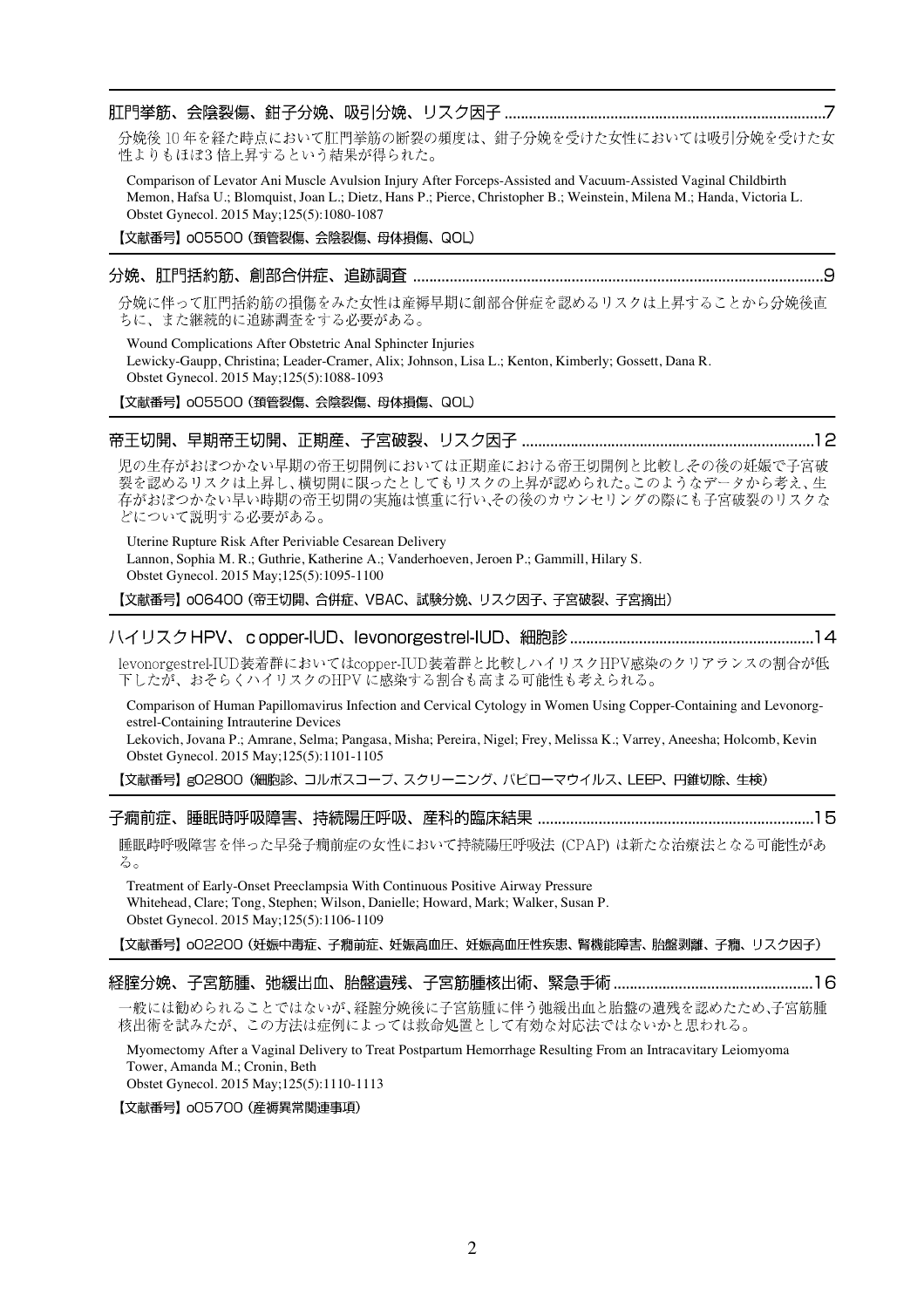月経随伴異常である自己免疫プロゲステロン皮膚炎を診断しその治療の指針を得るためにはGnRH ago-nistとステ ロイドのアドバック負荷試験を併用することが有用と思われる。

Gonadotropin-Releasing Hormone Agonist Use to Guide Diagnosis and Treatment of Autoimmune Progesterone Dermatitis Domeyer-Klenske, Amy; Robillard, Diana; Pulvino, John; Spratt, Daniel Obstet Gynecol. 2015 May;125(5):1114-1116

【文献番号】 r12160 (早発閉経、月経異常、月経困難症、不正出血、月経前症候群、アッシャーマン症候群)

## 

処女膜閉鎖や線維化は見知し得る外陰の皮膚疾患が存在しないにも関わらず発生することがある局所のホルモン 療法や腟拡張器などを用いた保存的な治療が無効な場合は、処女膜切除術が正常な性交を可能にする唯一の方法と なる。

Hymenal Stenosis and Fibrosis in Two Adult Women Goldstein, Andrew T.; Todd, Sarah; Bedell, Sarah; Tabbarah, Abeer Obstet Gynecol. 2015 May;125(5):1117-1119

【文献番号】 r12310 (性生活、性欲、性的活動、性交障害、勃起障害)

#### 

妊娠6週未満の中絶に手動式装置あるいは電動式吸引装置のいずれの方法も有効である宗全流産に至ったか否か を判定するためにhCG によるモニタリングを必要とする例もあるが、早期の吸引手術は極めて有効性が高く完全 掻爬となる割合は高い。

Manual Compared With Electric Vacuum Aspiration for Abortion at Less Than 6 Weeks of Gestation: A Randomized Controlled Trial

Dean, Gillian; Colarossi, Lisa; Porsch, Lauren; Betancourt, Gabriela; Jacobs, Adam; Paul, Maureen E. Obstet Gynecol. 2015 May;125(5):1121-1129

【文献番号】 oO6100 (妊娠中絶、D & C、子宮内容清掃術、薬物療法、合併症)

#### 

無作為対照試験において、呼吸数減速装置に割り当てられた女性においてはhot flushの頻度と重症度にわずかな 改善が認められた。しかし、呼吸数減速装置による介入法は音楽聴取法よりも有用性は有意に劣るという結果が得 られた。

Device-Guided Slow-Paced Respiration for Menopausal Hot Flushes: A Randomized Controlled Trial Huang, Alison J.; Phillips, Sara; Schembri, Michael; Vittinghoff, Eric; Grady, Deborah Obstet Gynecol. 2015 May;125(5):1130-1138

【文献番号】 r12300 (ホルモン補充療法、更年期、骨粗鬆症、性機能、代替療法、男性若返り療法、アンチエイジング、閉経)

調査の結果、子宮摘出後の子宮静脈血栓症のリスク因子はBMI が35以上、腹式子宮摘出術、手術時間の延長、手 術の適応が癌であること、などであることが明らかとなった。

Risk Factors for Venous Thromboembolism After Hysterectomy Swenson, Carolyn W.; Berger, Mitchell B.; Kamdar, Neil S.; Campbell, Darrell A. Jr; Morgan, Daniel M. Obstet Gynecol. 2015 May;125(5):1139-1144

【文献番号】gO7520 (婦人科手術、術後合併症、術後癒着、術中合併症)

#### 

ラテックス手術用グローブを利用し腹腔内において摘出物を収納し、破損を避けながら閉鎖状態で細切術を行うこ とによって、従来から行われている電動細切術と比較しバッグの破損や漏出などに関わるリスクを低下させること ができるという結果が得られた。

Innovative Technique for Enclosed Morcellation Using a Surgical Glove Akdemir, Ali; Taylan, Enes; Zeybek, Burak; Ergenoglu, Ahmet Mete; Sendag, Fatih Obstet Gynecol. 2015 May;125(5):1145-1149

【文献番号】gO7300 (腹腔鏡下手術、ミニラパロトミー、ロボット手術)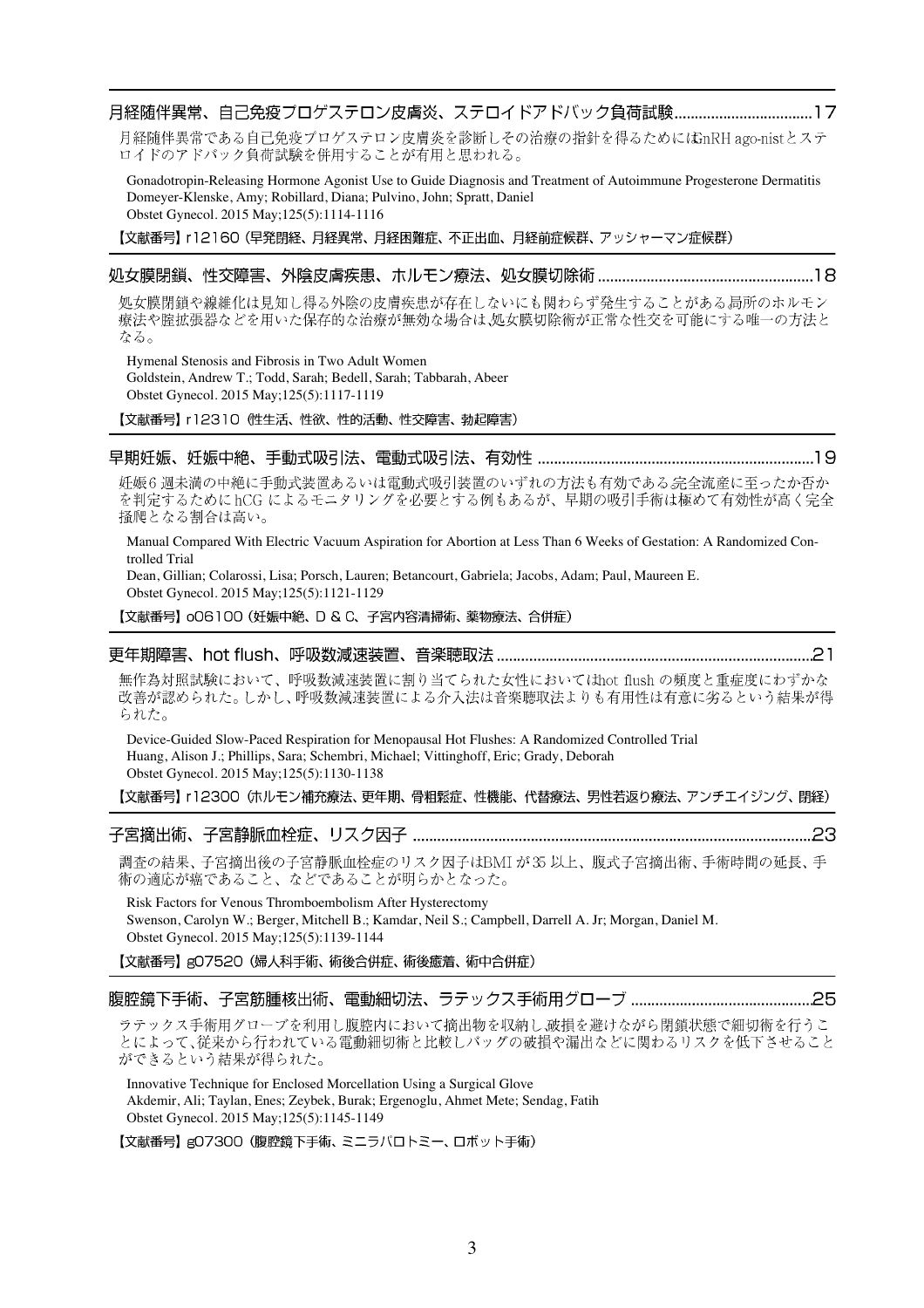妊娠悪阻のため完全非経口栄養補給を受けた妊婦に、チアミン欠損に伴う臨床的問題が引き起こされることがあ る。完全非経口栄養に用いられる補液の組成は標準化されていないことから、医師は合併症を回避するためにすべ ての必須栄養素の補給を心がける必要がある。

Iatrogenic Wernicke Encephalopathy in a Patient With Severe Hyperemesis Gravidarum Giugale, Lauren E.; Young, Omar M.; Streitman, David C. Obstet Gynecol. 2015 May;125(5):1150-1152

#### 【文献番号】 oO2100 (妊娠悪阻)

# 

正期産を迎え奇形を伴わない単胎骨盤位において、陣痛を伴わない帝王切開群に比べ経腟分娩群および陣痛発来後 の帝王切開群において、複合的新生児死亡/合併症の発現率は有意に高い値を示した。

Delivery of Breech Presentation at Term Gestation in Canada, 2003-2011 Lyons, Janet; Pressey, Tracy; Bartholomew, Sharon; Liu, Shiliang; Liston, Robert M.; Joseph, K.S.; for the Canadian Perinatal Surveillance System (Public Health Agency of Canada) Obstet Gynecol. 2015 May;125(5):1153-1161

【文献番号】 oO4400 (回旋異常、骨盤位、横位、後方後頭位、低在横定位、CPD、巨大児、骨盤計測)

## 

大規模な臨床治験で正期産を迎えた骨盤位に対し計画的帝王切開と計画的経腟分娩の臨床結果の比較が行われて いるが、計画的帝王切開は複合的周産期死亡と重度新生児合併症の発現率を減少させると述べられている。一方、 両群間で児の臨床結果に差異は認められないとの報告もある。正期産骨盤位分娩研究やPREMODA研究、さらに オランダ、デンマークあるいはカナダなどで行われた研究によれば、計画的帝王切開の実施率を高めることによっ て、新生児の臨床結果を改善することができるという結果が得られている。したがって、これらの根拠を基に考え た場合、正期産を迎えた骨盤位に対し計画的帝王切開を行うことが相対的に安全と思われる。

Once More Unto the Breech: Planned Vaginal Delivery Compared With Planned Cesarean Delivery Joseph, K.S.; Pressey, Tracy; Lyons, Janet; Bartholomew, Sharon; Liu, Shiliang; Muraca, Giulia; Liston, Robert M. Obstet Gynecol. 2015 May;125(5):1162-1167

【文献番号】 oO4400 (回旋異常、骨盤位、横位、後方後頭位、低在横定位、CPD、巨大児、骨盤計測)

## 

自然早産のリスクを調べるために頚管腟分泌液を対象とした定量的胎児フィブロネクチン測定法を用いることに よって精度の向上を図ることができる。胎児フィブロネクチンが 10ng/mL 未満の場合にはリスクが低いと考え、 200ng/mL以上をリスクが高いと考えることができ、これらの値を今までの検査法の代替の閾値として使用するこ とができる。このような測定法は頚管長の短縮した無症候性の女性に特に有用ではないかと思われる。

Quantitative Fetal Fibronectin to Predict Preterm Birth in Asymptomatic Women at High Risk Abbott, Danielle S.; Hezelgrave, Natasha L.; Seed, Paul T.; Norman, Jane E.; David, Anna L.; Bennett, Phillip R.; Girling, Joanna C.; Chandirimani, Manju; Stock, Sarah J.; Carter, Jenny; Cate, Ruth; Kurtzman, James; Tribe, Rachel M.; Shennan, Andrew H.

Obstet Gynecol. 2015 May;125(5):1168-1176

【文献番号】o01300 (早産、切迫早産、子宮収縮抑制、診断、治療、リスク因子、モニタリング、ACS、ステロイド)

## 

自らが早産で出産した女性においては早産で児を出産するリスクは上昇するこのような早産のリスクの上昇は高 血圧や糖尿病などの早産のリスク因子は関わっていない。

Risk for Preterm and Very Preterm Delivery in Women Who Were Born Preterm Boivin, Ariane; Luo, Zhong-Cheng; Audibert, Francois; Masse, Benoit; Lefebvre, Francine; Tessier, Rejean; Nuyt, Anne Mo-

nique Obstet Gynecol. 2015 May;125(5):1177-1184

【文献番号】o01300 (早産、切迫早産、子宮収縮抑制、診断、治療、リスク因子、モニタリング、ACS、ステロイド)